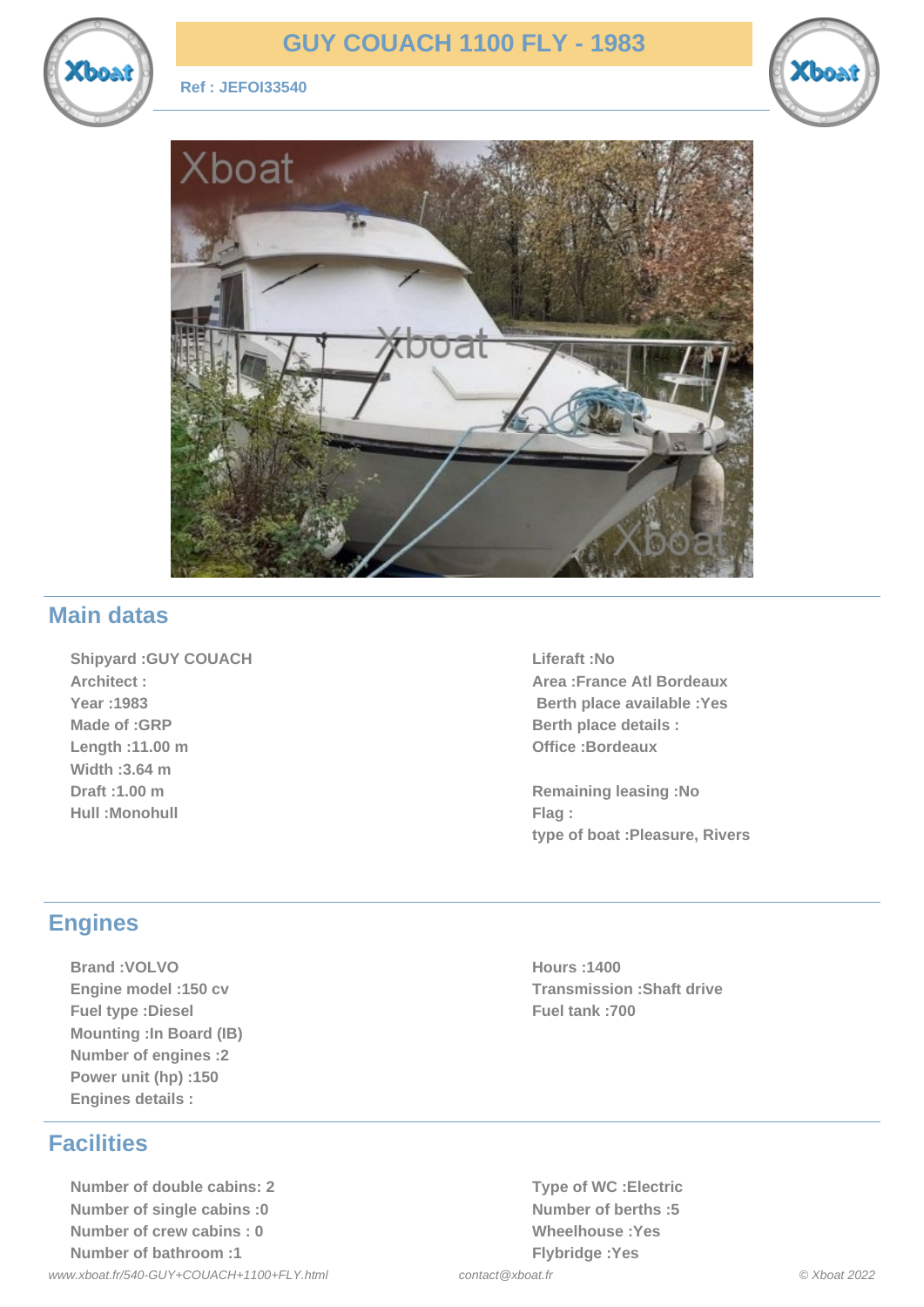#### **Electronics**

**Radar :Yes Radar details : Autopilot :Yes Autopilot details : 12/220 converter :No Depth sounder :Yes Sounder details :**

#### **Bridge equipment**

**Gangway :No Hydraulic :No Davits :Yes Aft platform :Yes Electrical windlass :Yes**

**Winter cover :Yes Teak cockpit :Yes Cockpit cover :No**

**GPS: No Plotter :No Plotter details : VHF: Yes Watermaker :No Watermaker specs :**

**Teak deck :No**

#### **Major equipment**

**Bow thruster :No Marine generator :No Marine generator details : Air conditioning :No Charger or air conditioning details : Hot water :Yes**

**Holding tank :No Tender :No Tender Outboard :No Tender and ob details : Stern thruster :No Flaps :Yes**

#### **Appliances**

**Ice maker :No Fridge :1 Freezer :No Oven :Yes Microwave :No Gas stove :Yes Electrical stove :No Heating :No Heating details :**

**Laundry :No Dishwasher :No TV antenna :No TV :No Sat tv antenna :No**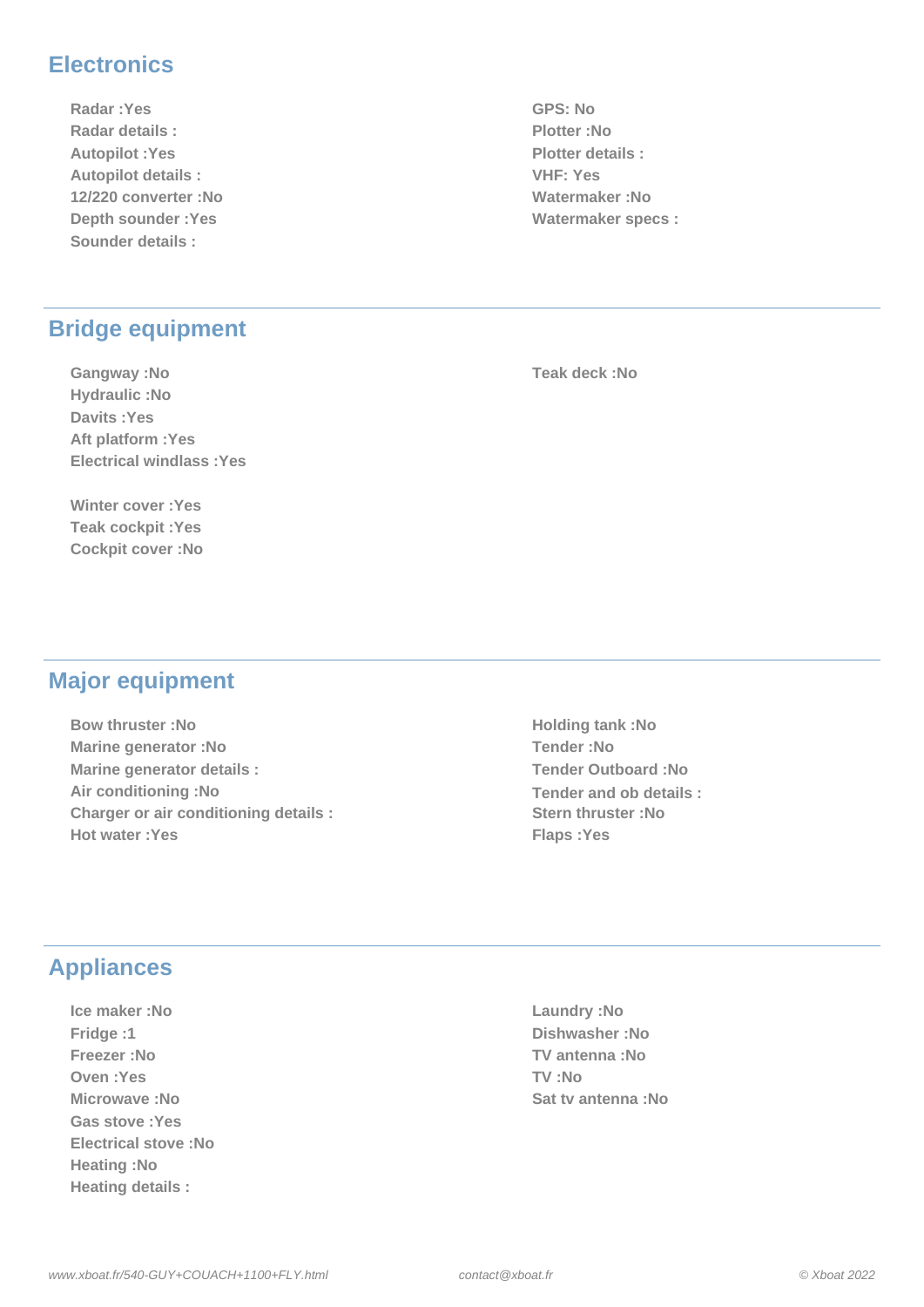# **Miscellaneous**

**Comments :**